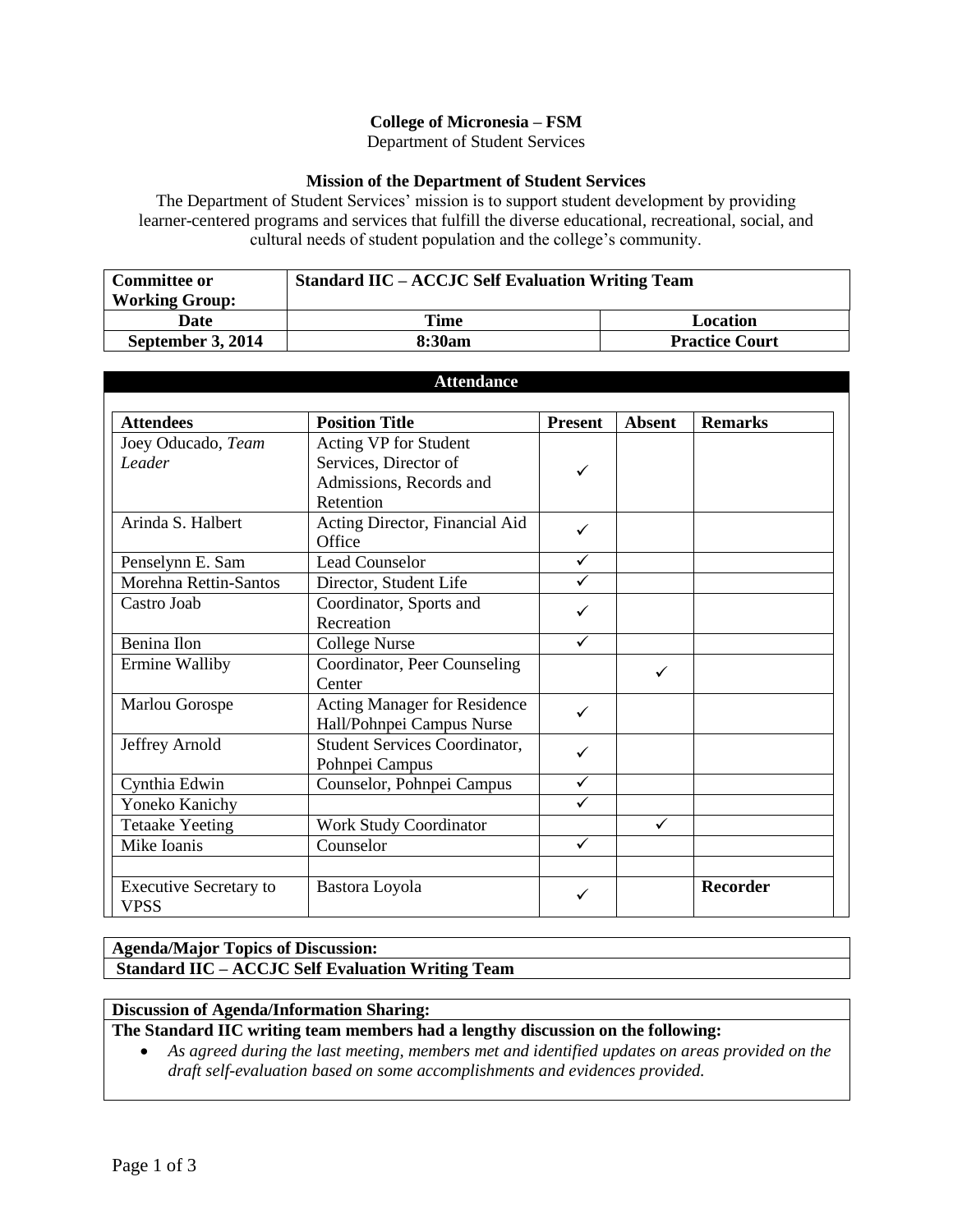- *Pohnpei Student Services Coordinator designed/drafted the survey instrument that will be used to assess student diversity and engagement which was then reviewed and adopted by the team. Acting VPSS and Campus Nurse of National Campus determined the sample size and composition of the stratified random sample.*
- *Assignments were made to the members based on the eight areas listed under Student Learning Programs and Services:*
	- *1. The institution regularly evaluates the quality of student support services and demonstrates that these services, regardless of location or means of delivery, including distance education and correspondence education, support student learning, and enhance accomplishment of the mission of the institution. This area is assigned to Acting VPSS, Directors in collaboration with Student Services Coordinators at all sites.*
	- *2. The institution identifies and assesses learning support outcomes for its student population and provides appropriate student support services and programs to achieve those outcomes. The institution uses assessment data to continuously improve student support programs and services. This area is assigned to Acting VPSS and his Secretary.*
	- *3. The institution assures equitable access to all of its students by providing appropriate, comprehensive, and reliable services to students regardless of service location or delivery method. This are is assigned to Student Services Coordinator of Pohnpei campus and his staff.*
	- *4. Co-curricular programs and athletics programs are suited to the institution's mission and contribute to the social and cultural dimensions of the educational experience of its students. If the institution offers co-curricular or athletic programs, they are conducted with sound educational policy and standards of integrity. The institution has responsibility for the control of these programs, including their finances. This area is assigned to Director of Student Life, Sports & Recreation Coordinator, Acting Residence Hall Manager, Peer Counseling Center Coordinator, Campus Nurse, and Student Services Coordinators at all sites.*
	- *5. The institution provides counseling and/or academic advising programs to support student development and success and prepares faculty and other personnel responsible for the advising function. Counseling and advising programs orient students to ensure they understand the requirements related to their programs of study and receive timely, useful, and accurate information about relevant academic requirements, including graduation and transfer policies. This area is assigned to Counselors at all campus in collaboration with Instructional Affairs.*
	- *6. The institution has adopted and adheres to admission policies consistent with its mission that specify the qualifications of students appropriate for its programs. The institution defines and advises students on clear pathways to complete degree, certificate and transfer goal. This area is assigned to Financial Aid office staff at all sites in collaboration with Instructional Affairs.*
	- *7. The institution regularly evaluates admissions and placement instruments and practices to validate their effectiveness while minimizing biases. This area is assigned to Pohnpei Campus Student Services Coordinator and Retention and Recruitment committee.*
	- *8. The institution maintains student records permanently, securely, and confidentially, with provision for secure backup of all files, regardless of the form in which those files are maintained. The institution publishes and follows established policies for release of student records. This area is assigned to Acting VPSS and Office of Admissions, Records and Retention staff at all sites.*
- *The team leader reminded the members again to provide their gmail addresses so he can configure access settings to the google doc (ACCJC Standard IIC) allowing member's access to*